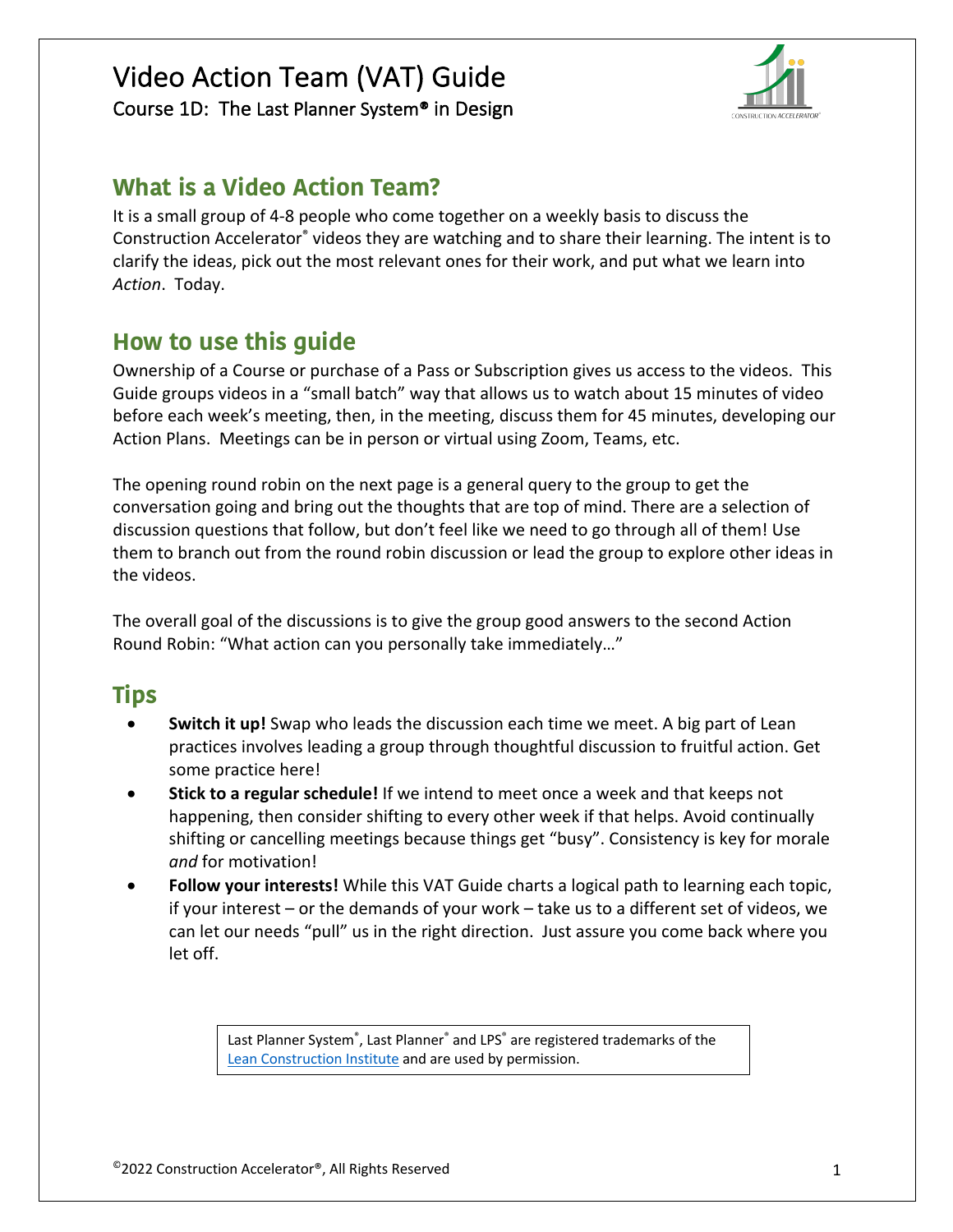#### Course 1D: The Last Planner System® in Design

## **Session 1: Milestone Planning in Design**

Topic 407

#### **PREPARATION**

**WATCH: 2 Highlighted Videos: "Milestone Planning" (in green) and "Design Stages" (in yellow)**

**READ:** https://leandesignconstructionblog.com/using-last-plannersystem-in-design/ (This will help you clarify the benefits and results of LPS in design – and offer some tips on increasing its effectiveness.)

#### **DO: The first two Action Items: "Create a Milestone Schedule" and**

**"Conditions of Satisfaction"** (Note: *if* you have a team working on a real project use real data, if NOT, imagine a typical project and use that type of data.)

#### **OPENING ROUND ROBIN**

- What was the most important or interesting point in these videos from your perspective?
- Was there something you didn't understand or didn't agree with?

#### **DISCUSSION QUESTIONS (Choose from these)**

- Why is Milestone Planning in design one of the most valuable levels of the Last Planner®?
- What are some of the categories of Milestone planning that are or will be most valuable for your project(s)? (For example, design process milestones, document delivery moments, owner decisions….)
- Who should participate with the design team in design Milestone Planning? (Hint: those who affect the outcome of the design.)
- Why should you try to free yourself from rigid SD, DD, CD stages when doing a Milestone Plan?
- What are some examples of "Project Level Milestones"?
- What is the benefit of NOT identifying months or dates (except contractual dates) in the initial Milestone Plan?

#### **ACTION ROUND ROBIN**

- Strategize what Team Level Milestones would be appropriate to the type of project you are working on or will be working on. If you have an actual project going, be specific. If not, think generally about what those might be. Remember to start at the end and "pull" backward.
- Strategize what venues you might use (the right sized room, with at least one 16'-20' uninterrupted flat wall) for your next design Milestone Plan. Discuss how you would set up the room with plotter paper, supplies, etc.

#### **PLUS/DELTA (2 Minutes)**

• What did you like about today's session and what would you change for the next time?

#### **TAKEAWAY ROUND ROBIN**

*In two words what is your big Takeaway today?*

| <b>Select Course:</b> |                                                        |       |  |  |  |
|-----------------------|--------------------------------------------------------|-------|--|--|--|
|                       | Last Planner System® - Pull Planning: COURSE 1D - La + |       |  |  |  |
| <b>Select Topic:</b>  |                                                        |       |  |  |  |
|                       | LPS in Design                                          |       |  |  |  |
|                       |                                                        |       |  |  |  |
| <b>LPS IN DESIGN</b>  |                                                        |       |  |  |  |
| o                     | <b>Milestone Planning</b>                              | 10:15 |  |  |  |
| o                     | Design Phase-Stage Pull Planning                       | 09.09 |  |  |  |
| Q                     | <b>Stage Check-Ins</b>                                 | 07:36 |  |  |  |
| o                     | <b>Early Days</b>                                      | 04:31 |  |  |  |
| o                     | Dont do this!                                          | 08:45 |  |  |  |
| Ο                     | <b>Design Stages</b>                                   | 05:00 |  |  |  |
| ο                     | <b>Getting it Right</b>                                | 05:54 |  |  |  |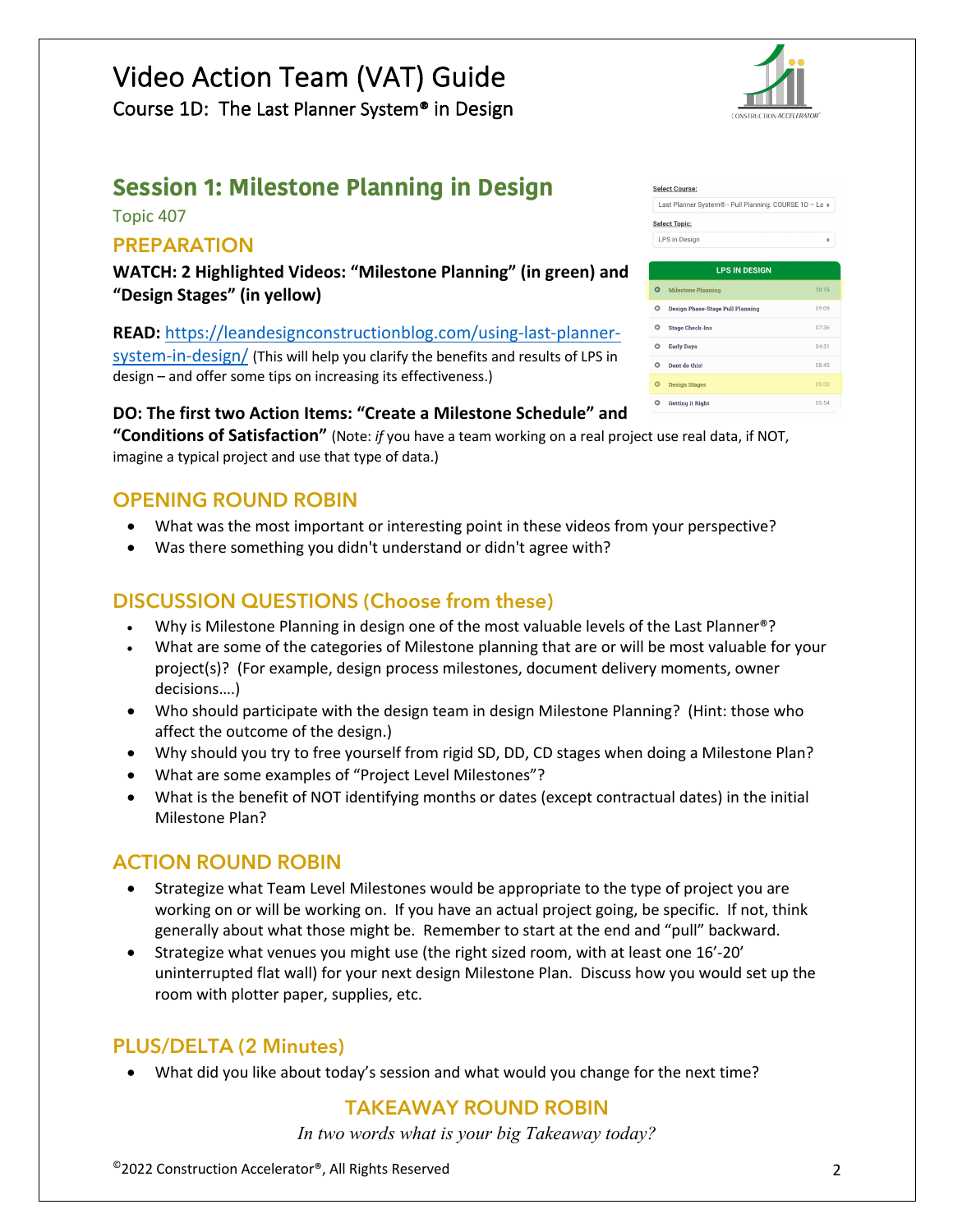#### Course 1D: The Last Planner System® in Design

## **Session 2: Phase/Stage Pull Planning**

Topic 407

#### **PREPARATION**

**WATCH: 2 Highlighted Videos: "Design Phase-Stage Pull Planning" (in green) and "Early Days" (in yellow)**

**READ:** https://leandesignconstructionblog.com/comparison-of-lastplanner-in-construction-vs-design/ (This will help you clarify the differences between LPS in construction and design – and the many similarities.)

| <b>Select Course:</b><br>Last Planner System® - Pull Planning: COURSE 1D - La + |                                  |       |  |  |
|---------------------------------------------------------------------------------|----------------------------------|-------|--|--|
|                                                                                 | <b>Select Topic:</b>             |       |  |  |
| LPS in Design                                                                   |                                  |       |  |  |
| <b>LPS IN DESIGN</b>                                                            |                                  |       |  |  |
| O                                                                               | <b>Milestone Planning</b>        | 10:15 |  |  |
| $\bullet$                                                                       | Design Phase-Stage Pull Planning | 09:09 |  |  |
| O                                                                               | <b>Stage Check-Ins</b>           | 07:36 |  |  |
| ۵                                                                               | <b>Early Days</b>                | 04:31 |  |  |
| o                                                                               | Dont do this!                    | 08:45 |  |  |
| ٥                                                                               | <b>Design Stages</b>             | 05:00 |  |  |
| ο                                                                               | <b>Getting it Right</b>          | 05:54 |  |  |

**DO: The second Action Item below the video** *if* **you have a team working on a real project:** "Create a Phase/Stage Pull Plan".

#### **OPENING ROUND ROBIN**

- What was the most important or interesting point in these videos from your perspective?
- Was there something you didn't understand or didn't agree with?

#### **DISCUSSION QUESTIONS (Choose from these)**

- What are some of the considerations you might use to select which phase/stage of the design to pull first or next?
- How would you compare use of the word "phase" with use of the word "stage" in describing the design planning process? How does using new words and ways to describe work free the team to think creatively?
- What is the role of "small batching" in planning and executing your design?
- How can each team member communicate what they need from others in order to begin and complete each of their small-batch pieces of the work? When should this be done?
- What are the benefits of collaboratively "doing work first that releases other work"?
- What can you do to clarify the Customer's Conditions of Satisfaction for each of the deliverables?

#### **ACTION ROUND ROBIN**

- Select one or two upcoming "deliverables" for a "Customer" (the owner or another design team member) and write down **your** understanding of what their Conditions of Satisfaction are. Be detailed. Then take that list to them, review it and clarify if the communication has been impeccable.
- In the next VAT session, share with the others what you've learned from the above action.

#### **PLUS/DELTA**

• What did you like about today's session and what would you change for the next time?

#### **TAKEAWAY ROUND ROBIN**

*In two words what is your big Takeaway today?*